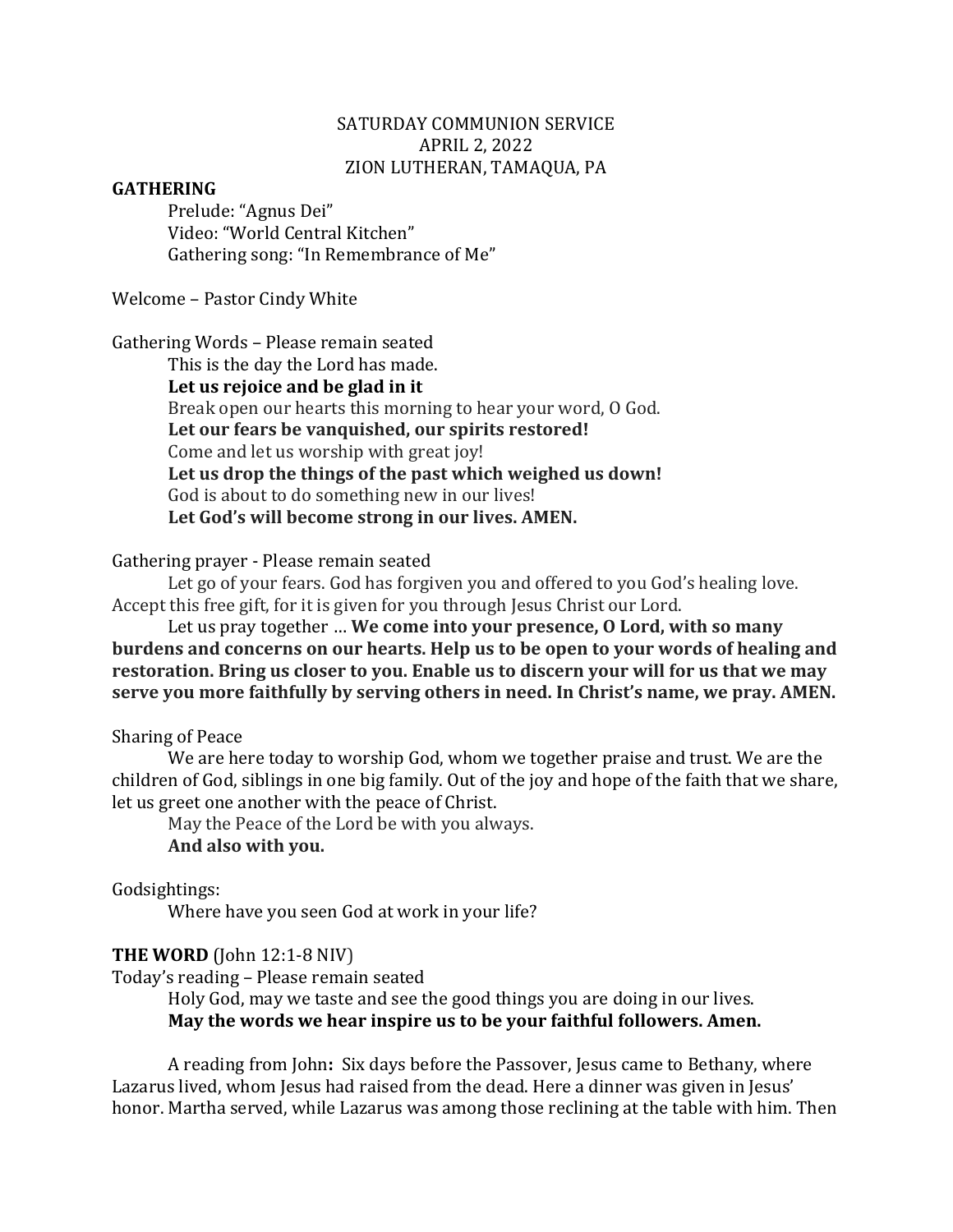Mary took about a pint of pure nard, an expensive perfume; she poured it on Jesus' feet and wiped his feet with her hair. And the house was filled with the fragrance of the perfume. But one of his disciples, Judas Iscariot, who was later to betray him, objected, "Why wasn't this perfume sold and the money given to the poor? It was worth a year's wages.[b]" He did not say this because he cared about the poor but because he was a thief; as keeper of the money bag, he used to help himself to what was put into it. "Leave her alone," Jesus replied. "It was intended that she should save this perfume for the day of my burial. You will always have the poor among you, but you will not always have me."

The Gospel of Our Lord **Praise to you, O Christ!** 

Today's message - Pastor Cindy White

### **THE LORD'S SUPPER**

Special music - Pastor Cindy White and Kevin Lawfer

Offering prayer

Let us pray: Lord of life and love, we offer these gifts to you. Bless them and use **them, that others might be encouraged in the faith. Gracious God, use our lives as well.** Help us share your story and pour out your love on everyone we meet. In the **name of Christ, we pray. Amen.** 

The preparation – Please remain seated God be with you. And also with you. Open your hearts. We open them to God. Let us give thanks to God.

**We offer our thanks and praise.**

It is right to praise you, O God, for you are the Ground of our being, in whom we live and move. At the beginning you created the galaxies and planets, our sun, the earth and moon, plants and animals, individuals and nations, every substance and spirit.

# **You gave us your creative spirit to make friendships and families, art and music, love and compassion.**

You gave us power to acquire the secrets of our mother earth, to honor her and care for her, as she cares for us. And so we join with all the creation that praises you, in every time and place.

God of eternity, spirit and matter all express your splendor.

We take this bread and wine, and we pray that by your Word and Spirit we who eat and drink them may know a closer experience of your presence. On the night before Jesus died, he shared food with his disciples. He took bread, blessed and broke it, and giving it to them said: "Take and eat, this is my body which is given for you and for many. Do this to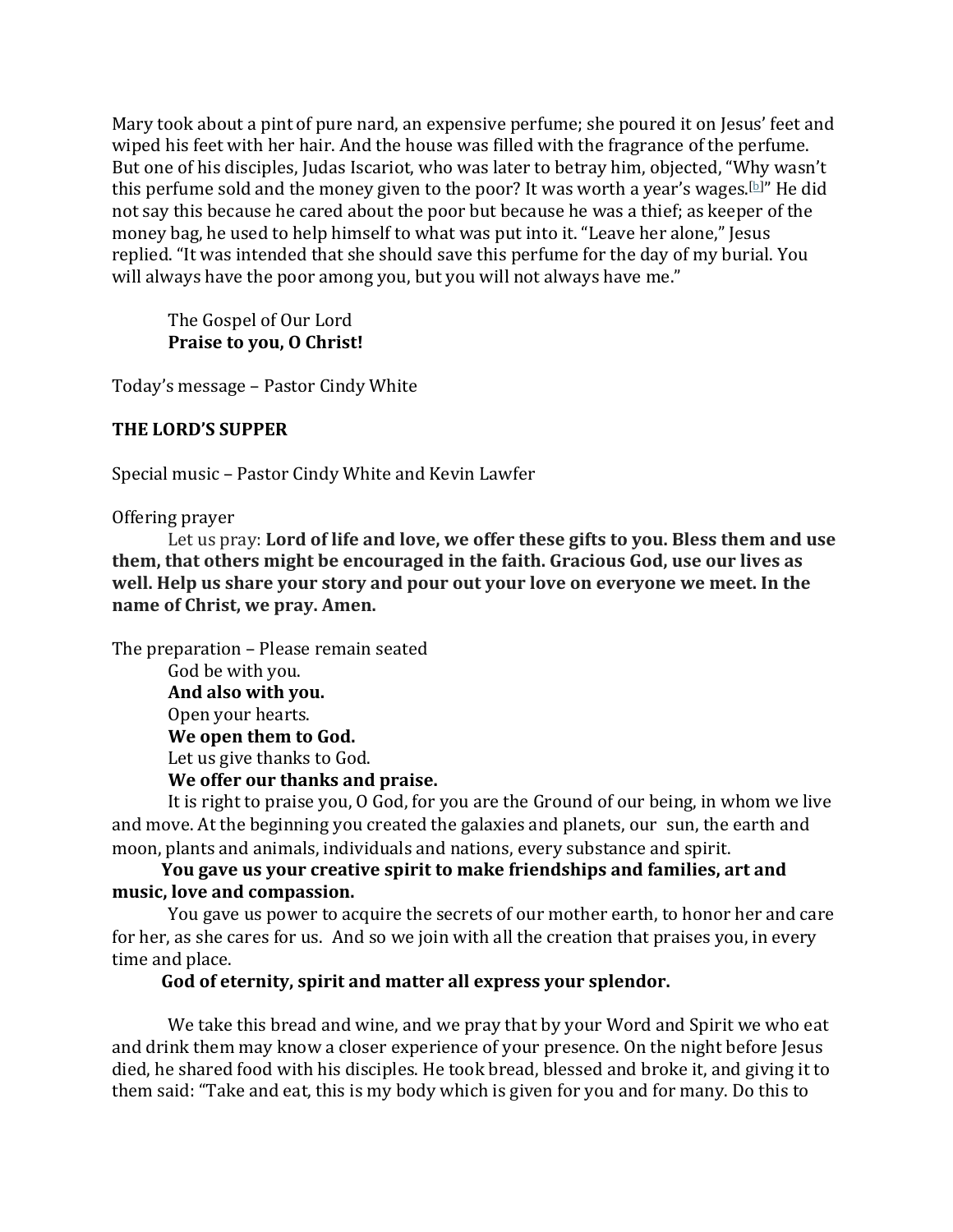remember me," He took wine, blessed it, and giving it to them said: "Drink this all of you. This is my blood which is shed for you and for many; do this to remember me".

## To God be glory forever. Amen.

We who are many are one body

# For we all share in the one bread

The gifts of God for the people of God. Come let us receive this Holy Sacrament remembering that Jesus died for us, and hold him in our hearts by faith with thanksgiving.

The Distribution

Post-Communion prayer

Loving God, you have created all humanity in your image and likeness, and have revealed your plan and purpose in calling us your beloved.

### **We commit ourselves to you.**

As we have shared this holy meal, inspire our hearts to see every man, woman and child given the dignity and value which is your purpose and your gift.

# **We commit ourselves to you. Amen.**

Prayers of the People - Please remain seated

Jesus calls on us to follow him. Let us call on Jesus for the needs, concerns, and hopes of all peoples ... O God, strengthen us in our desire to serve you and others, and breathe into our bodies the passion of your love. (Pause for silent prayer.) Lord in your mercy ...

### **Hear our prayer**

For our community and those who live in it, and for our families, companions, and all those we love. (Pause for silent prayer.) Lord in your mercy

### **Hear our prayer**

Please feel free to offer any prayer that is on your heart this evening. (Pause for responses) Lord in your mercy ...

# **Hear this prayer**

Gracious and merciful God give us now the strength to wait patiently for your answer, and to live faithfully in response to your call. We pray this in the name of Jesus, to whom we again commit ourselves.

### **Amen.**

The Lord's Prayer - Spoken - Please remain seated.

THE SENDING – Please remain seated

Sung: "Prayer of St. Francis"